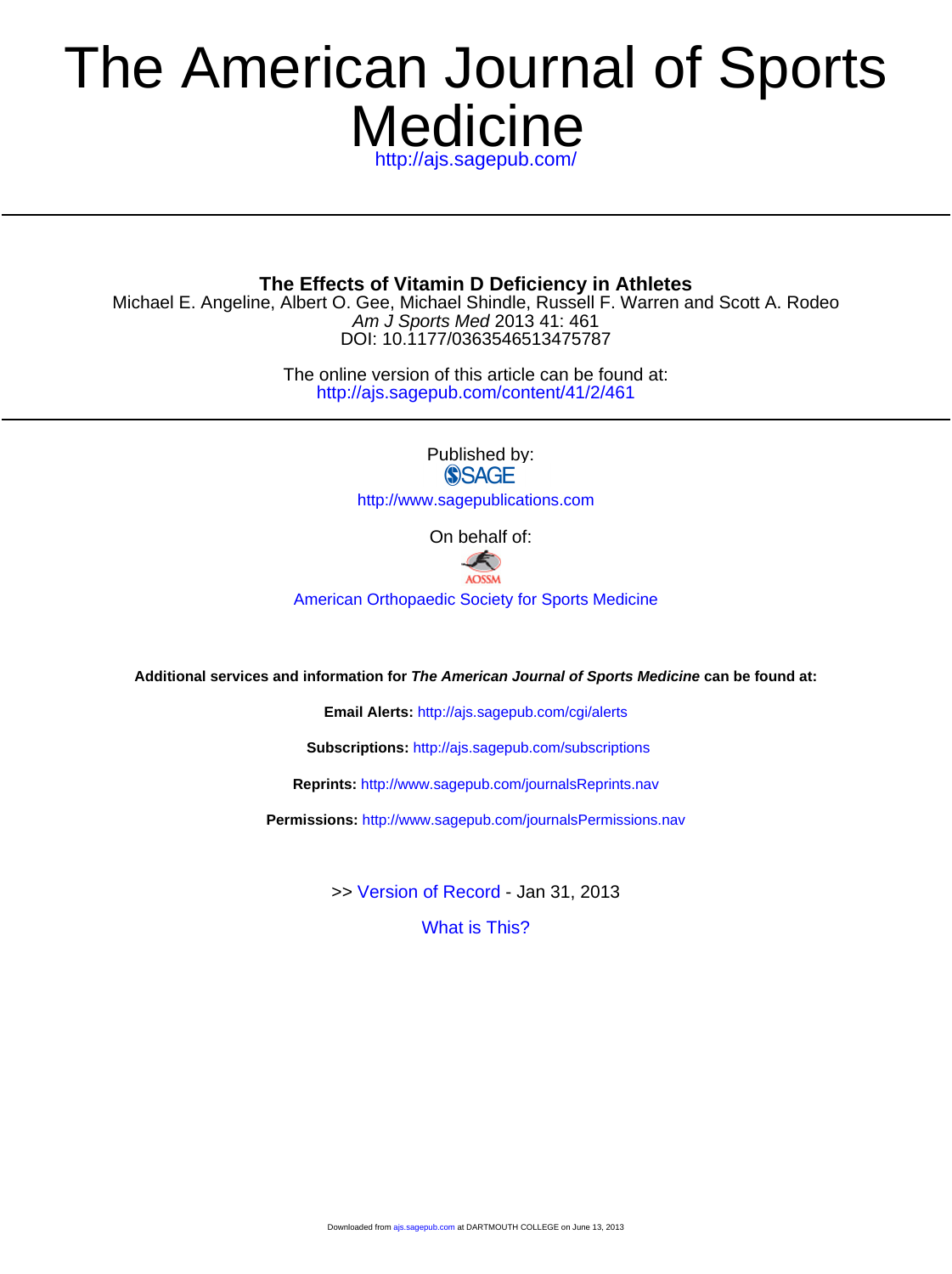# The Effects of Vitamin D Deficiency in Athletes



Michael E. Angeline, $*$  MD, Albert O. Gee, $*$  MD, Michael Shindle, $*$  MD, Russell F. Warren,\* MD, and Scott A. Rodeo,\*<sup>‡</sup> MD *Investigation performed at the Hospital for Special Surgery, New York, New York*

Vitamin D acts to maintain calcium and phosphate homeostasis within the body. It is now estimated that 1 billion people worldwide are vitamin D deficient. This problem is particularly important to athletes of all ages, as vitamin D plays a significant role in bone health, immune function, and physical performance. In the deficient state, the athlete may be at an increased risk for potential problems such as stress fractures, respiratory infections, and muscle injuries. The purpose of this article is to examine vitamin D deficiency and review its relationship to the athlete.

Keywords: vitamin D deficiency; athletic performance; nutritional physiology

Vitamin D deficiency is a common but underrecognized problem within the global population. Although there is no consensus on optimal serum levels of 25-hydroxyvitamin  $D_3$  (25(OH)D3), vitamin D deficiency is defined by most experts as a total 25-hydroxyvitamin D level of less than 20 ng/mL. Vitamin D insufficiency is defined as a level of 20 to 31 ng/mL, and a level of 32 ng/mL or greater is indicative of sufficient levels. Vitamin D intoxication is observed when serum levels of 25-hydroxyvitamin D are greater than 150 ng/mL.10,11 The effects of vitamin D deficiency and insufficiency involve skeletal health regarding bone and muscle function; deficiency can also relate to chronic illnesses such as cancer, infectious diseases, autoimmune diseases, and cardiovascular diseases.  $^{\rm 11}$ 

It is estimated that 1 billion people, including the elderly, young adults, and children, are vitamin D deficient or insufficient.<sup>11</sup> In a recent study performed at an urban hospital in Boston, it was estimated that 42% of the adolescent patients examined had vitamin D deficiency.<sup>11</sup> An additional study in Israel found that 48% of the young athletes and dancers examined were vitamin D insufficient while another  $25\%$  were vitamin D deficient.<sup>7</sup> A recent retrospective study found that 43% of preoperative orthopaedic surgery patients were vitamin D insufficient, and of these  $40\%$  had deficient levels.<sup>4</sup> The specialty-specific data revealed that 52.3% of the sports service patients, which included patients undergoing anterior cruciate ligament reconstruction and/or meniscal repair or

© 2013 The Author(s)

meniscectomy, were vitamin D insufficient, and one-third of these patients had deficient levels.

This high prevalence of vitamin D deficiency also extends to the elite athlete population. A recent study from the Hospital for Special Surgery in New York examined the vitamin D levels from 89 players on a single National Football League team and found that 30% of the players were deficient while 51% had insufficient levels (Shindle, unpublished data, 2011). The players with muscle injuries were found to have significantly lower vitamin D levels than were uninjured players. A similar study examined 18 elite Australian gymnasts and found that 15 had insufficient levels, and 6 of these athletes had deficient levels.<sup>14</sup>

The causes of vitamin D deficiency can be multifactorial and can often relate to reduced skin synthesis and/or absorption of dietary vitamin D. There are several wellknown acquired and heritable disorders of vitamin D metabolism that can also lead to deficiency.<sup>11</sup> The main cause of vitamin D deficiency in the athletic population is the direct result of decreased ultraviolet B (UVB) radiation absorption into the skin; therefore there is a concomitant decrease in the cutaneous synthesis of vitamin D. This especially affects indoor athletes and athletes who live and train in northern latitudes; the lack of UVB absorption has a similar effect on dark-skinned athletes with increased skin pigmentation.<sup>5</sup>

This article provides an overview of the physiology of vitamin D and its role in musculoskeletal health. In particular, we will focus on the effects of vitamin D deficiency as it relates to the athlete in terms of bone and muscle function as well as the athlete's physical performance.

## VITAMIN D PHYSIOLOGY

The main function of vitamin D is to maintain calcium and phosphate homeostasis within the body by targeting organs such as the intestine, kidney, parathyroid glands, bone, and skeletal muscle. Sources of dietary vitamin D

z Address correspondence to Scott A. Rodeo, MD, 535 East 70th Street, New York, NY 10021 (e-mail: rodeos@hss.edu).

<sup>\*</sup>Hospital for Special Surgery, New York, New York.

<sup>&</sup>lt;sup>†</sup>Summit Medical Group, Morristown, New Jersey.

The authors declared that they have no conflicts of interest in the authorship and publication of this contribution.

The American Journal of Sports Medicine, Vol. 41, No. 2 DOI: 10.1177/0363546513475787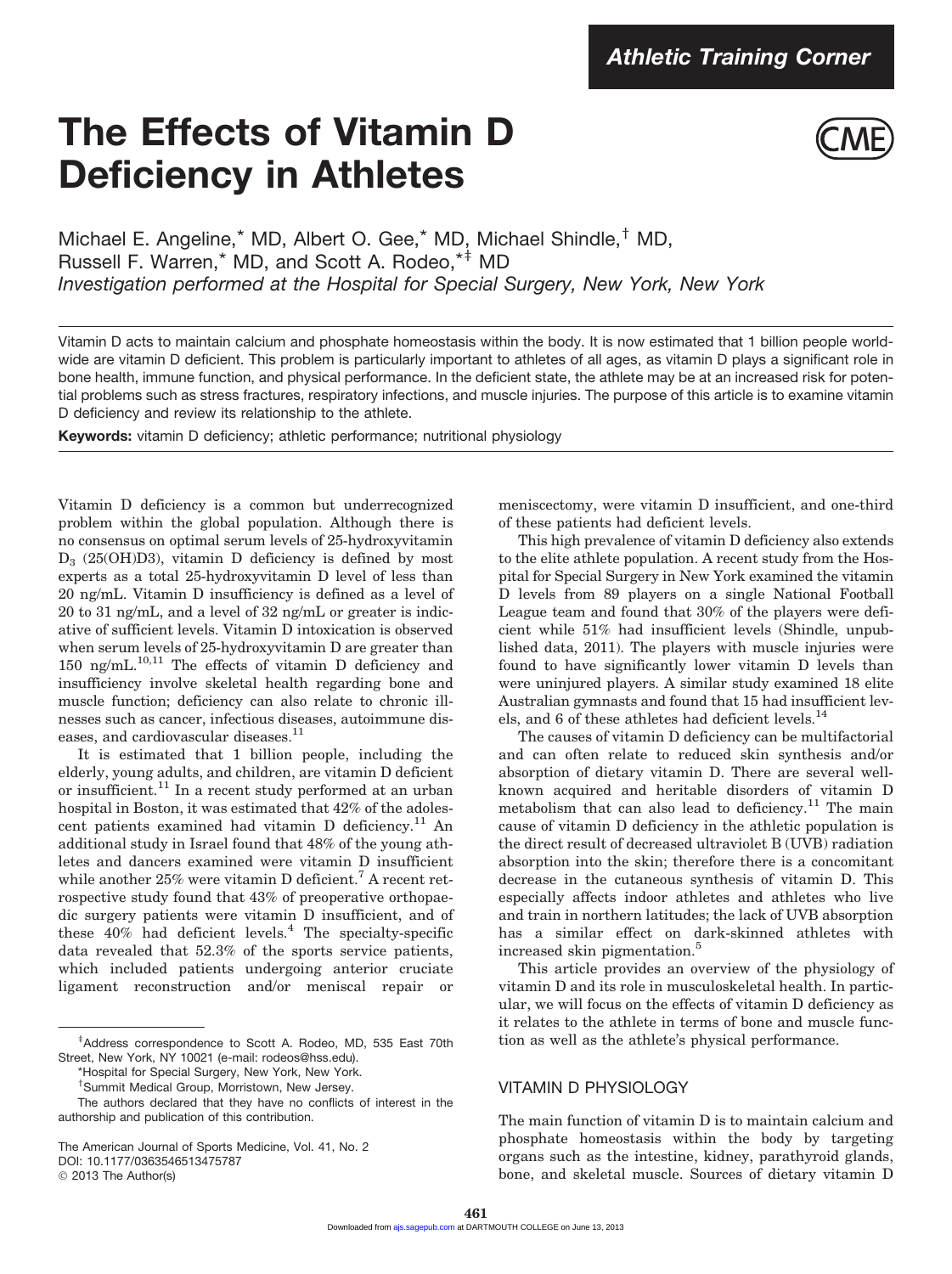include foods such as fatty fish, eggs, and dairy products. The dietary intake and intestinal absorption of vitamin D is a minor part of the total vitamin D requirement.

The major source of vitamin D is provided through the interaction of the skin with UVB light. In the skin, 7 dehydrocholesterol is converted into previtamin  $D_3$  by UVB radiation (wavelength 290-315 nm). The previtamin  $D_3$  is slowly isomerized into vitamin  $D_3$  (cholecalciferol) and then bound by vitamin D binding protein, and transferred to the liver with its metabolites.

Once in the liver, the cholecalciferol is hydroxylated to 25 hydroxyvitamin D (25(OH)D3; calcifediol), which is the major circulating metabolite in the body. The 25(OH)D3 is then further metabolized in the kidney by 25-hydroxyvitamin  $D$ -1 $\alpha$ - hydroxylase (CYP27B1) to its biologically active form, 1,25-dihydroxyvitamin D (1,25(OH)D3; calcitriol).<sup>11</sup> This hydroxylation is controlled by calcium, phosphate, and parathyroid hormone levels.11 Vitamin D production is influenced by age, season, geographic location, and skin pigmentation.<sup>5</sup> These are important considerations for the athlete; the training environment may affect vitamin D production, specifically indoor training, winter sports, and people who live in northern latitudes.<sup>5</sup>

#### VITAMIN D AND MUSCLE FUNCTION

Much of the initial work examining the relationship between vitamin D and muscle function was done by Birge and Haddad.2 They found that calcifediol regulates the intracellular accumulation of phosphate within the muscle cells, and this helps to maintain muscle function and metabolism. On a molecular level, vitamin D has its effect on muscle via several known pathways. The active metabolite of vitamin D, 1,25(OH)D3, binds to the muscle nuclear hormone receptor, vitamin D receptor (VDR). This pathway promotes gene transcription, leading to increased cell protein synthesis and growth.<sup>5</sup> A VDR knockout mouse model demonstrated a phenotype with abnormal muscle fiber development and maturation. As a result, the rodents were found to have poor motor and balance function, as indicated by poor swimming ability.<sup>15</sup> Furthermore, work by Bischoff-Ferrari and colleagues<sup>3</sup> have shown that vitamin D receptor expression within muscle tissue decreases with age, which may provide a partial explanation as to why athletic performance declines with age. All of these findings suggest that vitamin D is directly related to muscle strength, mass, and function. Such factors are crucial to the performance of an athlete.<sup>5,6</sup>

Vitamin D also exerts its effects through various cellular signaling cascades, one of which is the mitogen-activated protein kinase (MAPK) signaling pathway. Once activated, this pathway initiates myogenesis, cell proliferation, and differentiation in muscle tissue. Studies in vitamin D–deficient rats have shown that supplementation increases protein synthesis and muscle mass; there was also a decrease in the rate of exercise-induced muscle cell apoptosis.5,6

Muscle biopsy specimens from adults with low vitamin D levels have revealed atrophic changes predominantly of the type II muscle fibers. There was enlargement of the interfibrillar spaces, fatty infiltration, fibrosis, and

increased glycogen granules.<sup>1,6</sup> These changes appear to be reversible; several studies have shown an increase in type II fiber composition after supplementation with vitamin D and calcium in older adults.<sup>1</sup>

#### VITAMIN D AND BONE

The role of vitamin D in skeletal bone mineralization and calcium homeostasis is well known. In its active form, 1,25(OH)D3 is an important factor in activating intestinal calcium absorption and raising serum calcium concentrations. Many studies have identified a direct relationship between serum vitamin D levels and bone mineral density in adults of all races.

When serum vitamin D levels fall below 30 ng/mL, parathyroid hormone levels are increased, which triggers an increase in osteoclastic activity in bone. $11,16$  Additionally, 1,25(OH)D3 directly stimulates osteoblasts to produce receptor activator nuclear factor-kB (RANKL), which in turn enhances osteoclastogenesis and mobilization of calcium from the bone.<sup>11</sup> This can potentially affect athletes who are at an increased risk for stress fractures based on activity or sport levels. Work by Lappe and colleagues<sup>13</sup> has shown that calcium and vitamin D supplementation significantly decreased the incidence of stress fractures among female military recruits.

## ATHLETIC PERFORMANCE AND VITAMIN D

A link between vitamin D and athletic performance has been known for many years. Seasonal variability of athletic performance within the northern hemisphere was reported as early as the mid 1950s, with peak performance occurring during the late summer months when sun exposure was maximal and then declining to a low point in the winter.<sup>9</sup> These findings have been supported by further studies that have shown consistently improved athletic performance in summer, with a gradual decline and a nadir in winter months despite consistent training throughout the year. There appears to be a direct correlation between the seasonal variation of athletic performance and the seasonal fluctuations in serum vitamin D levels. $^{1,12}$ 

Furthermore, UVB radiation exposure has long been thought to improve athletic performance. Russian researchers as far back as 1938 found improvements in 100-m dash times in subjects who had UV radiation as compared with nonirradiated controls.5 Another study from Germany in 1952 showed UV irradiation improved cardiovascular fitness on a bicycle ergometer in schoolchildren. When the control, nonirradiated children were given vitamin D supplementation, their performance approached that of the irradiated group.<sup>5</sup>

More recent research by Ward and colleagues<sup>19</sup> found a direct relationship between serum 25(OH)D3 levels and muscle power, force, velocity, and jump height as determined by jump mechanography in girls aged 12 to 14 years. A similar study by Foo et  $al<sup>8</sup>$  noted an increased hand grip strength in 301 teenage girls with normal vitamin D levels compared with those who were deficient.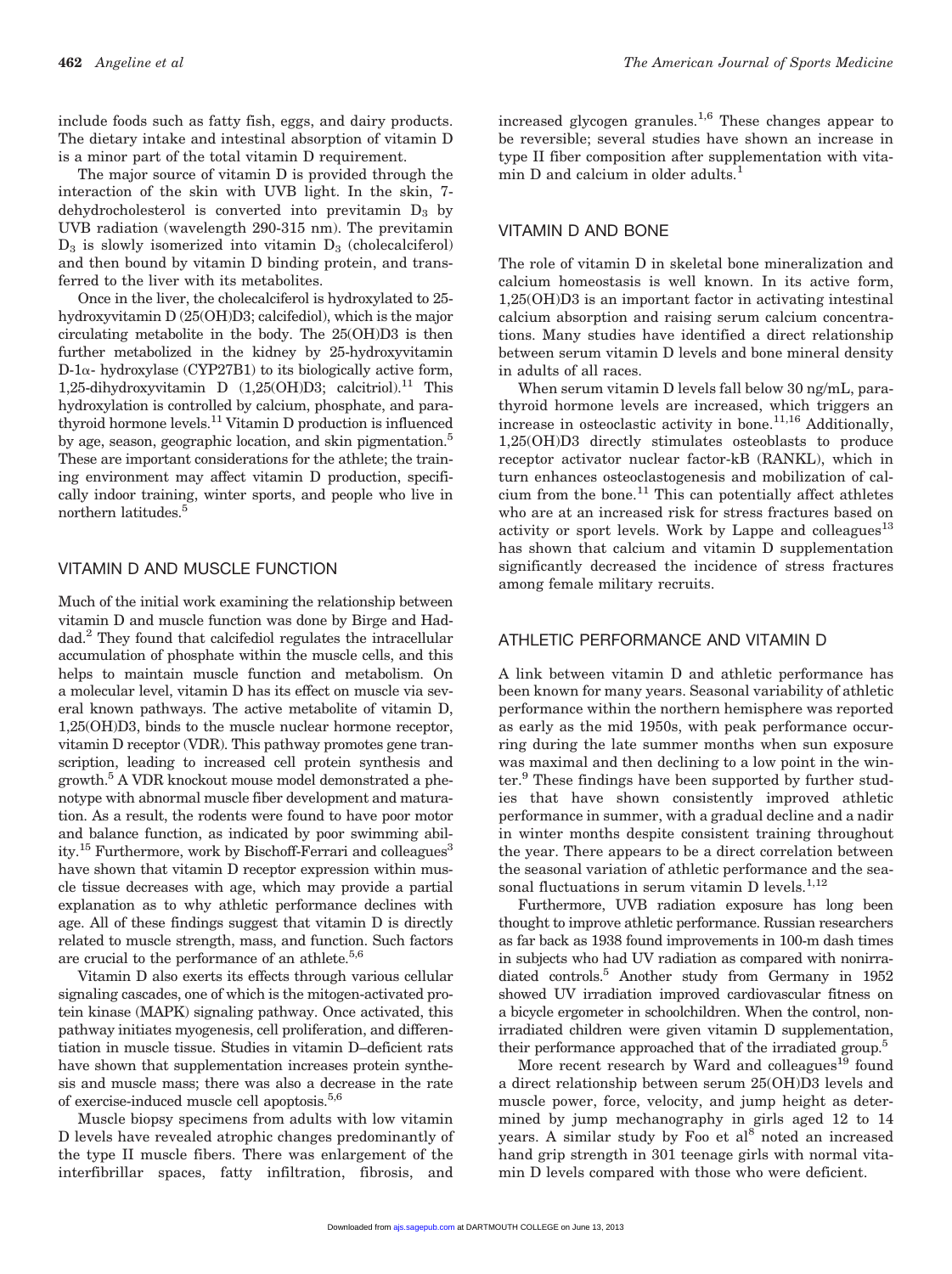# TREATMENT OF VITAMIN D DEFICIENCY

The treatment of an athlete should begin with an appropriate assessment of the vitamin D level. The best measure is the serum concentration of the inactive 25(OH)D3 level; this represents the vitamin D level from dietary intake, sunlight exposure, and adipose stores. Recent studies have recommended a normal range between 30 and 50 ng/mL; serum concentrations below this value stimulate the production of parathyroid hormone. Additionally, optimal calcium absorption requires at least 30 ng/mL of vitamin D in healthy adults.<sup>16,17</sup>

The latest United States recommended dietary allowance (RDA) for vitamin D is 600 IU per day for children (over the age of 1 year), adolescents, and adults up to 70 years of age. This represents the recommended dietary intake to achieve serum concentration of 25(OH)D3 between 30 and 50 ng/mL. However, dietary intake may vary between individuals based on diet and intestinal absorption, and serum concentrations can be significantly affected by sunlight exposure. As the potential for vitamin D toxicity is extremely rare, supplementation can be prescribed aggressively, especially in people with deficient levels.

Vitamin D2 or D3 can be used for oral supplementation (D2 being approximately 30% as effective as D3 in achieving desired serum levels), and both can often be found in over-the-counter formulations as high as 10,000-IU tablets. For the deficient patient, treatment regimens include 50,000-IU capsules of vitamin D2 (prescription strength) every week for 8 weeks, followed by 50,000 IU of vitamin D2 every 2 to 4 weeks for maintenance based on a repeat serum concentration at 8 weeks. Alternative regimens include daily intake of 1000 IU of vitamin D3 or 3000 IU of vitamin D2 for 8 weeks, followed by a repeat serum  $25(OH)D3$  level and adjustment of dosing accordingly.<sup>11</sup>

#### **CONCLUSION**

Numerous studies have identified vitamin D deficiency in the adolescent and adult athlete populations.<sup>1,5,6,11,16,17</sup> This is especially a problem for athletes who have limited sun exposure because of geography and limited seasonal UVB exposure. It can also be a problem for athletes who use excessive sunscreen and patients with dark skin pigmentation. Current evidence suggests that the treatment of athletes who are vitamin D deficient may help to improve their athletic performance. The magnitude of this improvement has not been determined, and the specific benefits of supplementation for athletes who have insufficient levels have also not been determined. There is currently no level 1, randomized controlled trial that examines the ideal vitamin D levels for peak athletic performance. Additionally, there are no data to suggest that vitamin D supplementation (supraphysiologic) is a source of performance enhancement for sports activities. In fact, a recent report from the Institute of Medicine suggests daily intake of higher levels of vitamin D may be linked to other health problems such as kidney and tissue damage.18 Further study is clearly necessary to identify the role of vitamin D in athletic performance.

Despite the lack of level 1 evidence, the sports medicine physician should be aware of the effects of vitamin D deficiency on athletic performance and overall musculoskeletal health, including such potential problems as stress fractures and muscular injuries. Based on the current evidence, we recommend assessing total serum 25(OH)D3 levels in high-risk athletes and treating those who show deficient or insufficient levels.

An online CME course associated with this article is available for 1 AMA PRA Category 1 Credit<sup>TM</sup> at http:// ajsm-cme.sagepub.com. In accordance with the standards of the Accreditation Council for Continuing Medical Education (ACCME), it is the policy of The American Orthopaedic Society for Sports Medicine that authors, editors, and planners disclose to the learners all financial relationships during the past 12 months with any commercial interest (A 'commercial interest' is any entity producing, marketing, re-selling, or distributing health care goods or services consumed by, or used on, patients). Any and all disclosures are provided in the online journal CME area which is provided to all participants before they actually take the CME activity. In accordance with AOSSM policy, authors, editors, and planners' participation in this educational activity will be predicated upon timely submission and review of AOSSM disclosure. Noncompliance will result in an author/editor or planner to be stricken from participating in this CME activity.

#### **REFERENCES**

- 1. Bartoszewska M, Kamboj M, Patel DR. Vitamin D, muscle function, and exercise performance. *Pediatr Clin North Am*. 2010;57(3):849- 861.
- 2. Birge SJ, Haddad JG. 25-hydroxycholecalciferol stimulation of muscle metabolism. *J Clin Invest*. 1975;56(5):1100-1107.
- 3. Bischoff-Ferrari HA, Borchers M, Gudat F, Durmuller U, Stahelin HB, Dick W. Vitamin D receptor expression in human muscle tissue decreases with age. *J Bone Miner Res*. 2004;19(2):265-269.
- 4. Bogunovic L, Kim AD, Beamer BS, Nguyen J, Lane JM. Hypovitaminosis D in patients scheduled to undergo orthopaedic surgery: a singlecenter analysis. *J Bone Joint Surg Am*. 2010;92(13):2300-2304.
- 5. Cannell JJ, Hollis BW, Sorenson MB, Taft TN, Anderson JJ. Athletic performance and vitamin D. *Med Sci Sports Exerc*. 2009;41(5):1102-1110.
- 6. Ceglia L. Vitamin D and its role in skeletal muscle. *Curr Opin Clin Nutr Metab Care*. 2009;12(6):628-633.
- 7. Constantini NW, Arieli R, Chodick G, Dubnov-Raz G. High prevalence of vitamin D insufficiency in athletes and dancers. *Clin J Sport Med*. 2010;20(5):368-371.
- 8. Foo LH, Zhang Q, Zhu K, et al. Low vitamin D status has an adverse influence on bone mass, bone turnover, and muscle strength in Chinese adolescent girls. *J Nutr*. 2009;139(5):1002-1007.
- 9. Hettinger T, Muller EA. Seasonal course of trainability of musculature [in German]. *Int Z Angew Physiol*. 1956;16(2):90-94.
- 10. Holick MF. Sunlight and vitamin D for bone health and prevention of autoimmune diseases, cancers, and cardiovascular disease. *Am J Clin Nutr*. 2004;80(suppl 6):1678S-1688S.
- 11. Holick MF. Vitamin D deficiency. *N Engl J Med*. 2007;357(3):266-281.